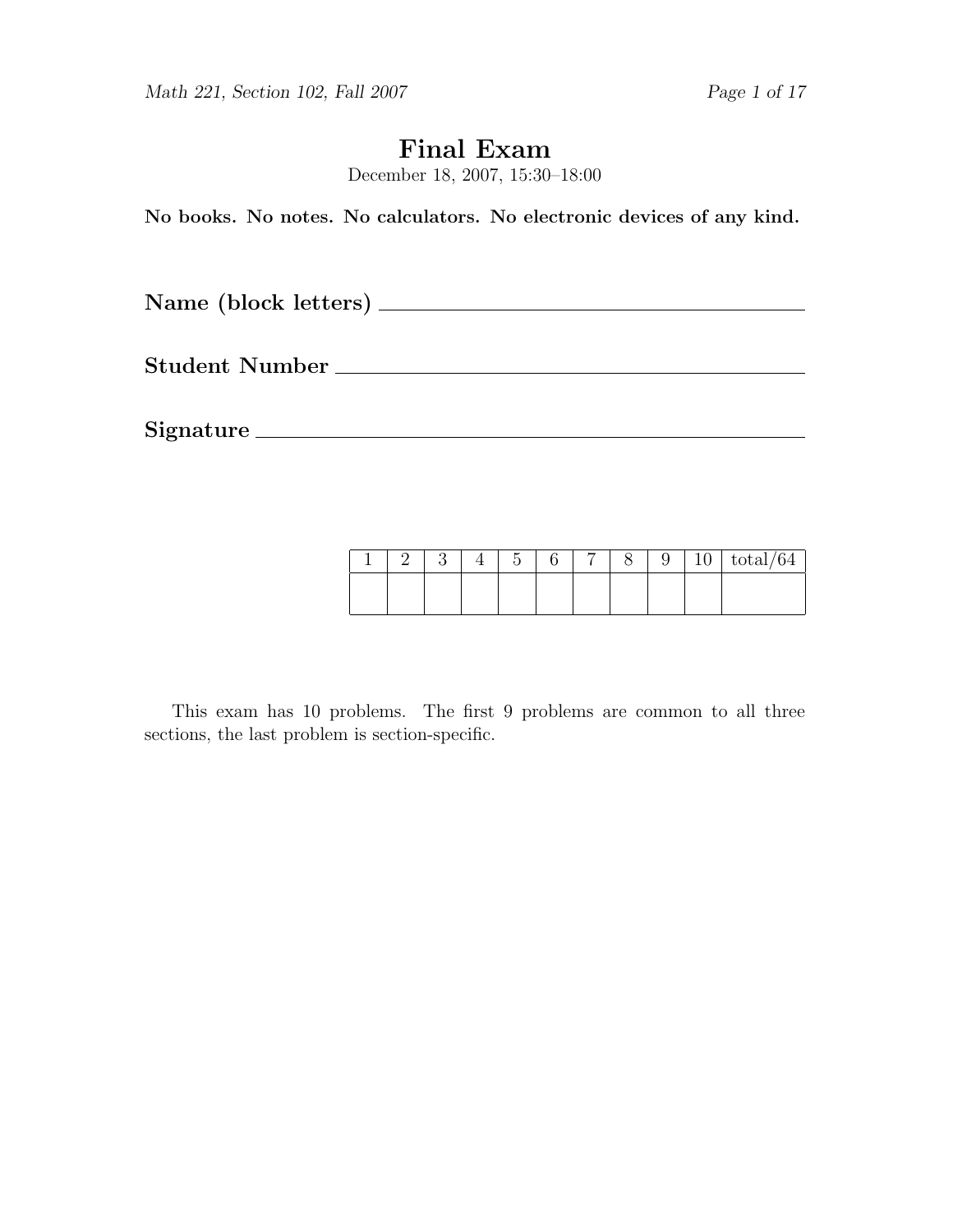## Problem 1. (6 points)

Find a basis for the null space of the matrix

$$
A = \begin{pmatrix} 2 & -4 & 1 & t \\ 1 & -2 & 2 & t \\ 1 & -2 & 1 & 2t \\ 1 & -2 & 1 & t \end{pmatrix}
$$

Your answer will depend on the value of  $t$ .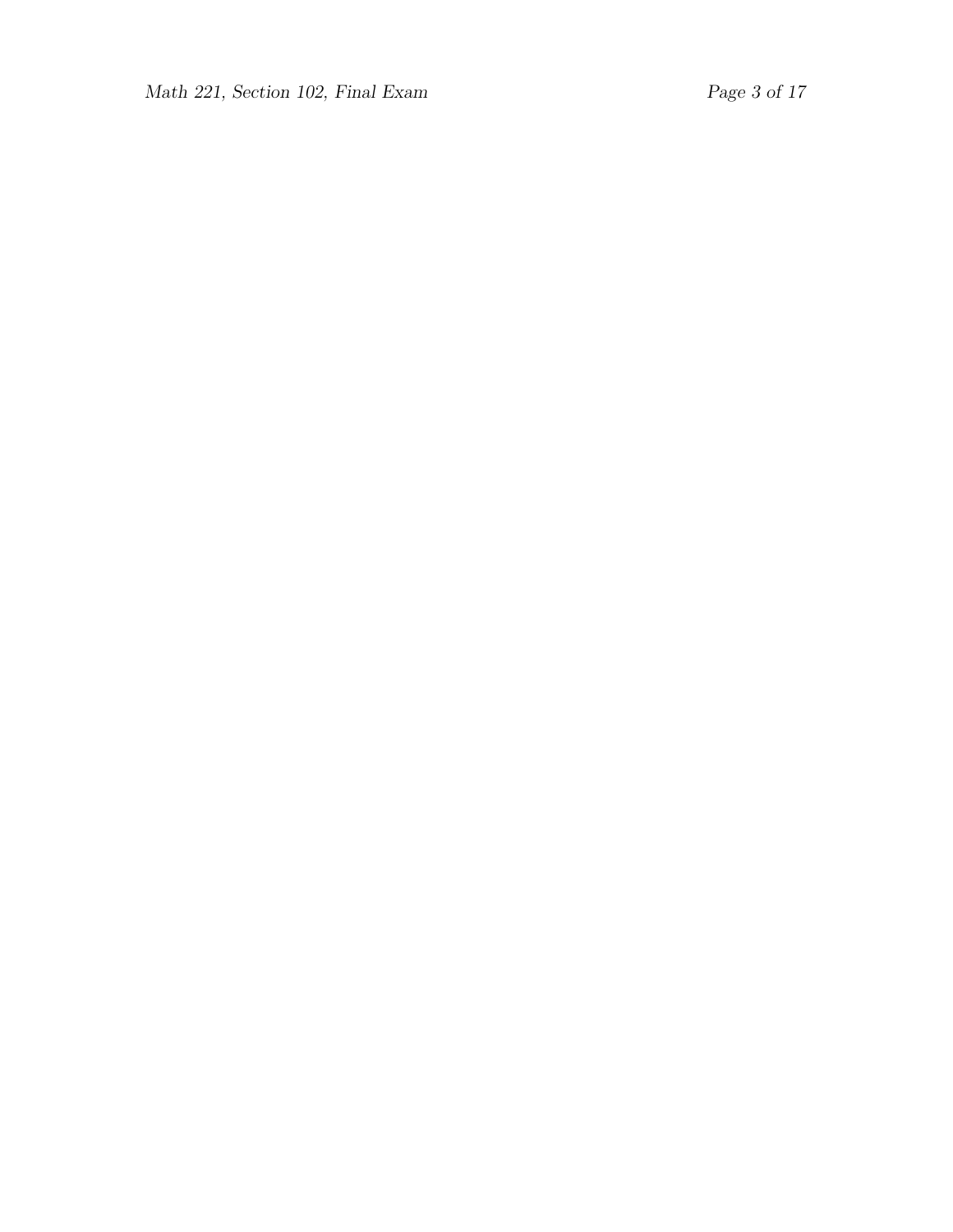Problem 2. (4 points) Find the inverse of the matrix

$$
B = \begin{pmatrix} 2 & 0 & -2 & 0 \\ 0 & 1 & 0 & 0 \\ 0 & 3 & 1 & 5 \\ 0 & 0 & 0 & 1 \end{pmatrix}
$$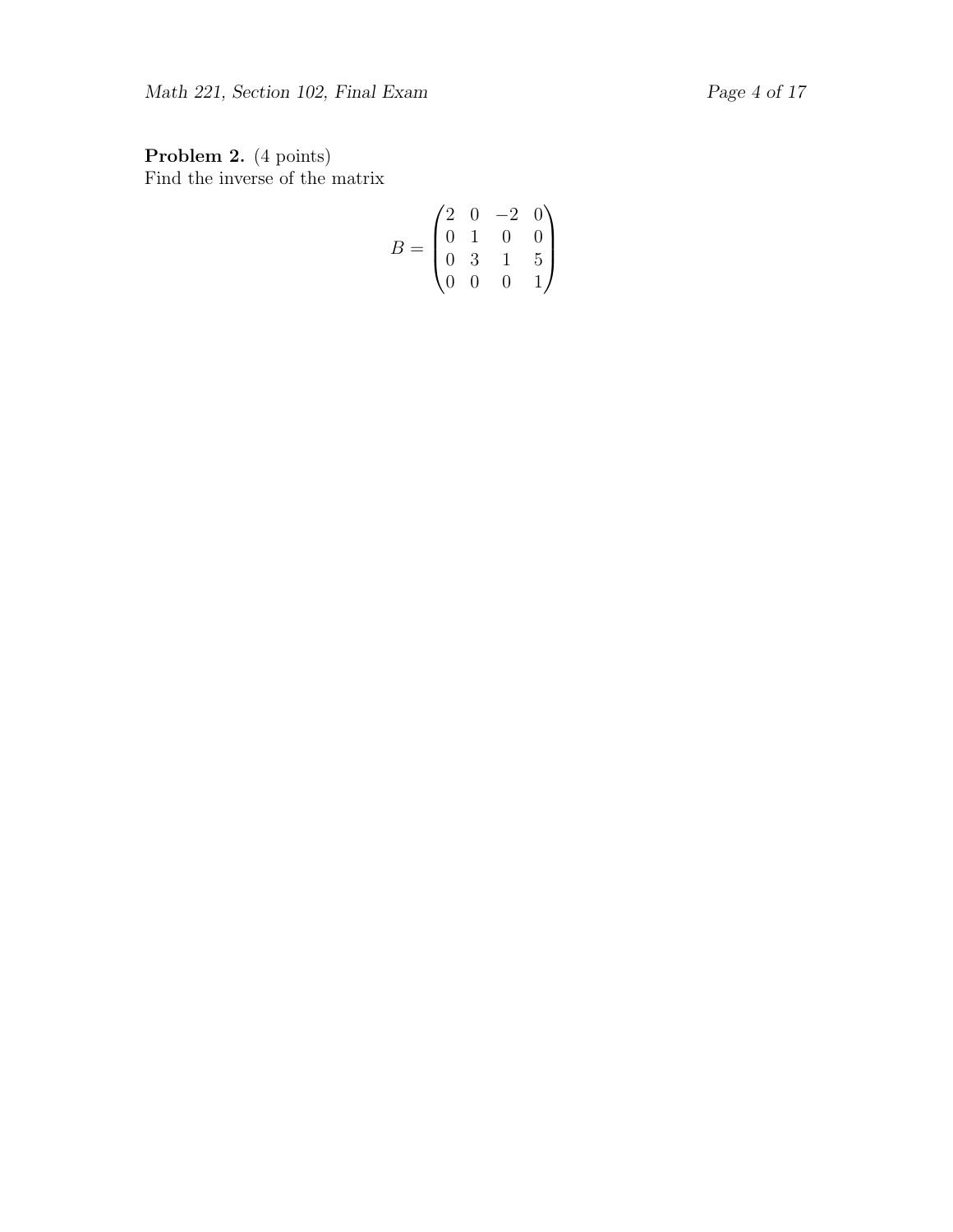Problem 3. (6 points) Find a  $2 \times 2$  matrix A such that

$$
\begin{pmatrix} 1 & 2 \\ 0 & 1 \end{pmatrix} A \begin{pmatrix} 1 & 3 \\ 0 & 1 \end{pmatrix} = \begin{pmatrix} 1 & 1 \\ 1 & 1 \end{pmatrix}.
$$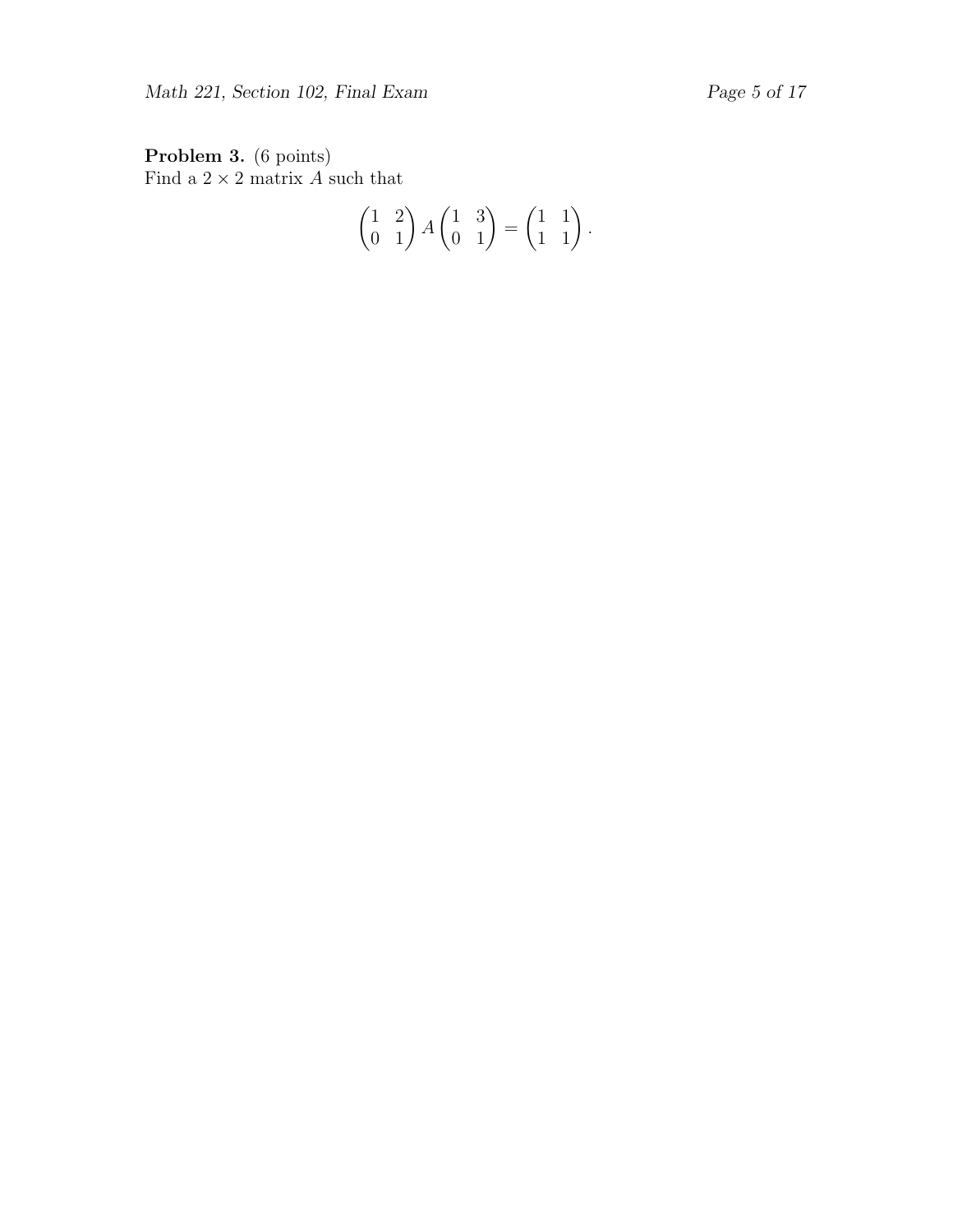## Problem 4. (4 points)

Decide whether or not  $v =$  $\sqrt{ }$  $\overline{1}$ 1 2 3  $\setminus$ is contained in  $W = \text{Span}\{$  $\sqrt{ }$  $\overline{1}$ 1  $\overline{0}$ −1  $\setminus$  $\vert$ ,  $\sqrt{ }$  $\overline{1}$ 1 −1 1  $\setminus$  $\bigg\}$ .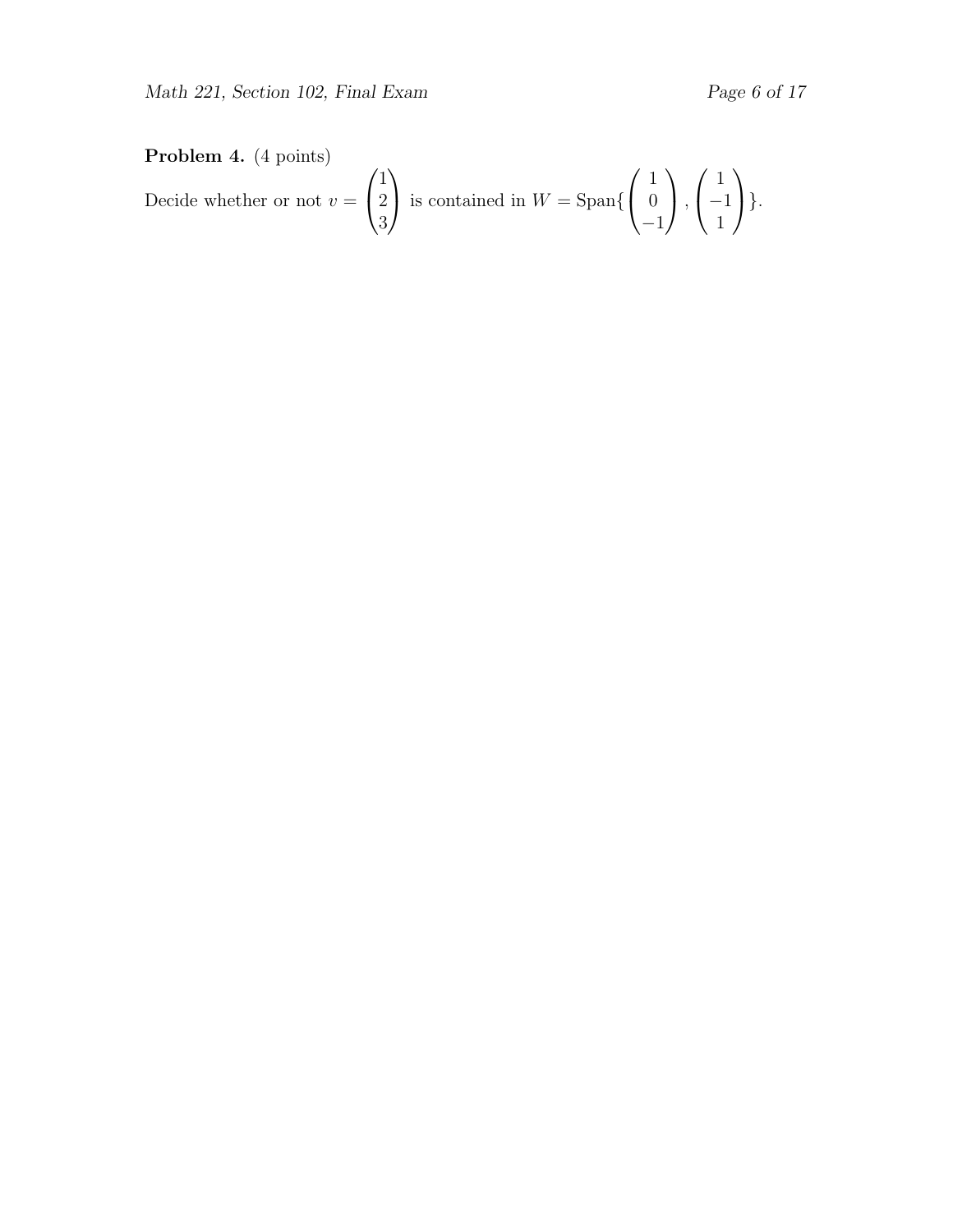## Problem 5. (6 points)

(a) (4 points) Find the determinant of the matrix

$$
B = \begin{pmatrix} 1 & 1 & 1 & 1 \\ 1 & 2 & 3 & 4 \\ 1 & 3 & 7 & 10 \\ 1 & 4 & 10 & t \end{pmatrix}
$$

(b) (2 points) For what values of  $t$  is  $B$  invertible?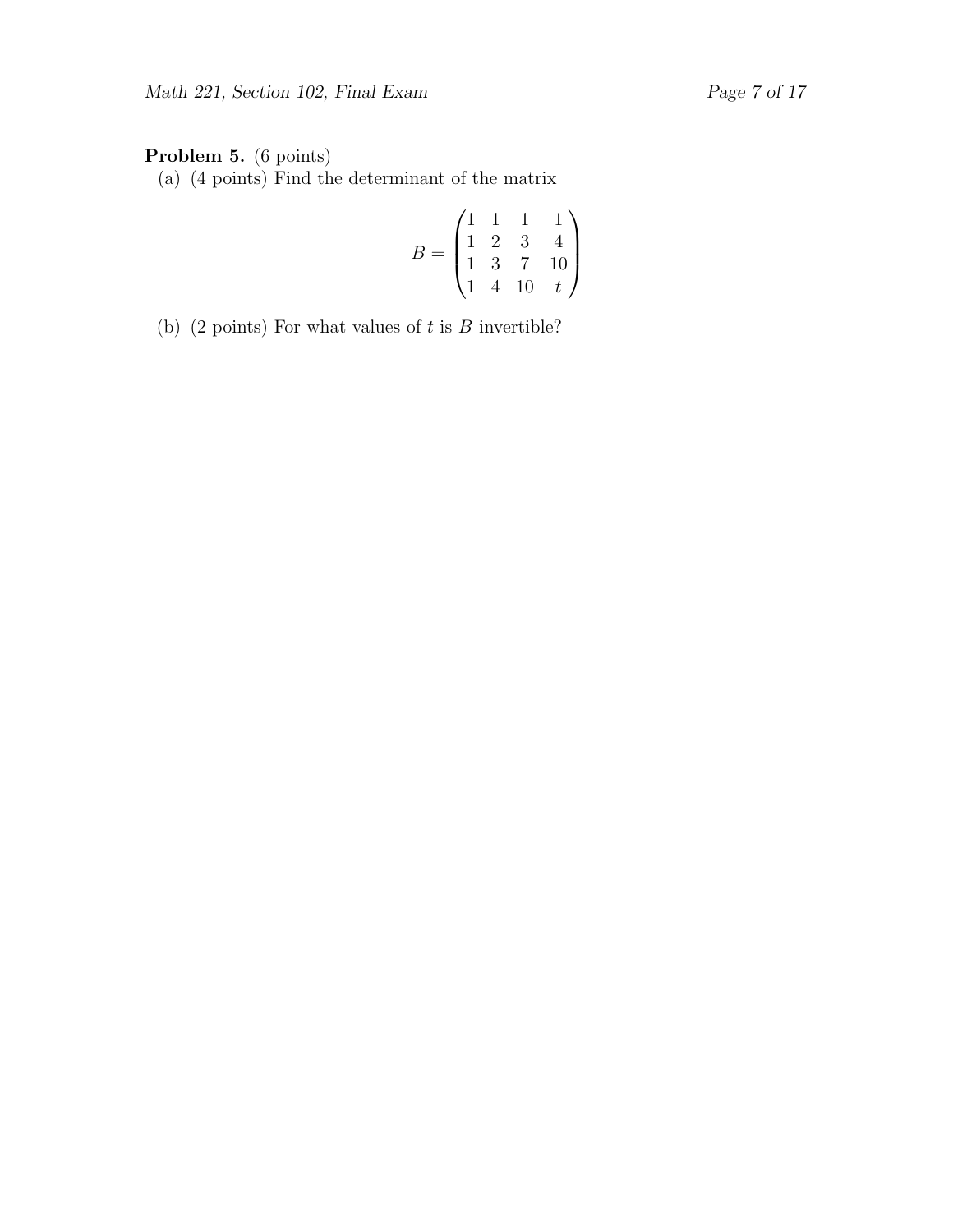#### Problem 6. (6 points)

- (a) Explain why  $\mathcal{B} = \{$  $\sqrt{1}$ 1  $\setminus$ ,  $\begin{pmatrix} 1 \end{pmatrix}$ −1  $\}$  forms a basis for  $\mathbb{R}^2$ .
- (b) Find the coordinate vector of  $\begin{pmatrix} 7 \\ 10 \end{pmatrix}$  in the basis  $\mathcal{B}$ .
- (c) Suppose the standard matrix of a linear transformation  $T : \mathbb{R}^2 \to \mathbb{R}^2$  is

$$
\begin{pmatrix} 2 & -3 \\ 0 & 2 \end{pmatrix}
$$

Find the matrix of T with respect to the basis  $\mathcal{B}$ , i.e., find  $[T]_{\mathcal{B}}$ .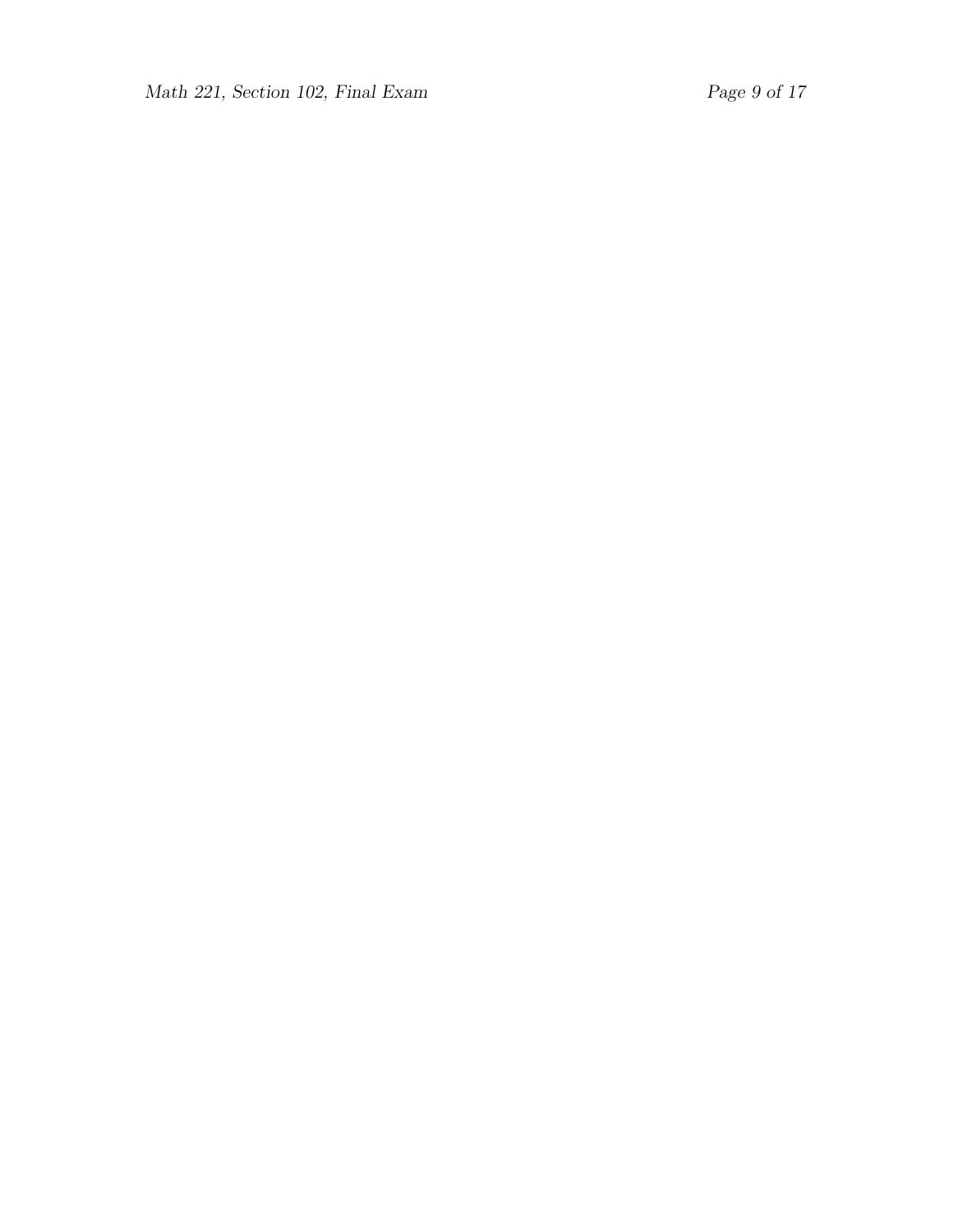Problem 7. (8 points) Consider the matrix

$$
A = \begin{pmatrix} 0 & -4 & -6 \\ -1 & 0 & -3 \\ 1 & 2 & 5 \end{pmatrix}.
$$

- (a) (2 points) Verify that 1 is an eigenvalue of A.
- (b) (3 points) Find all eigenvalues of A.
- (c) (3 points) For each eigenvalue, find the number of linearly independent eigenvectors.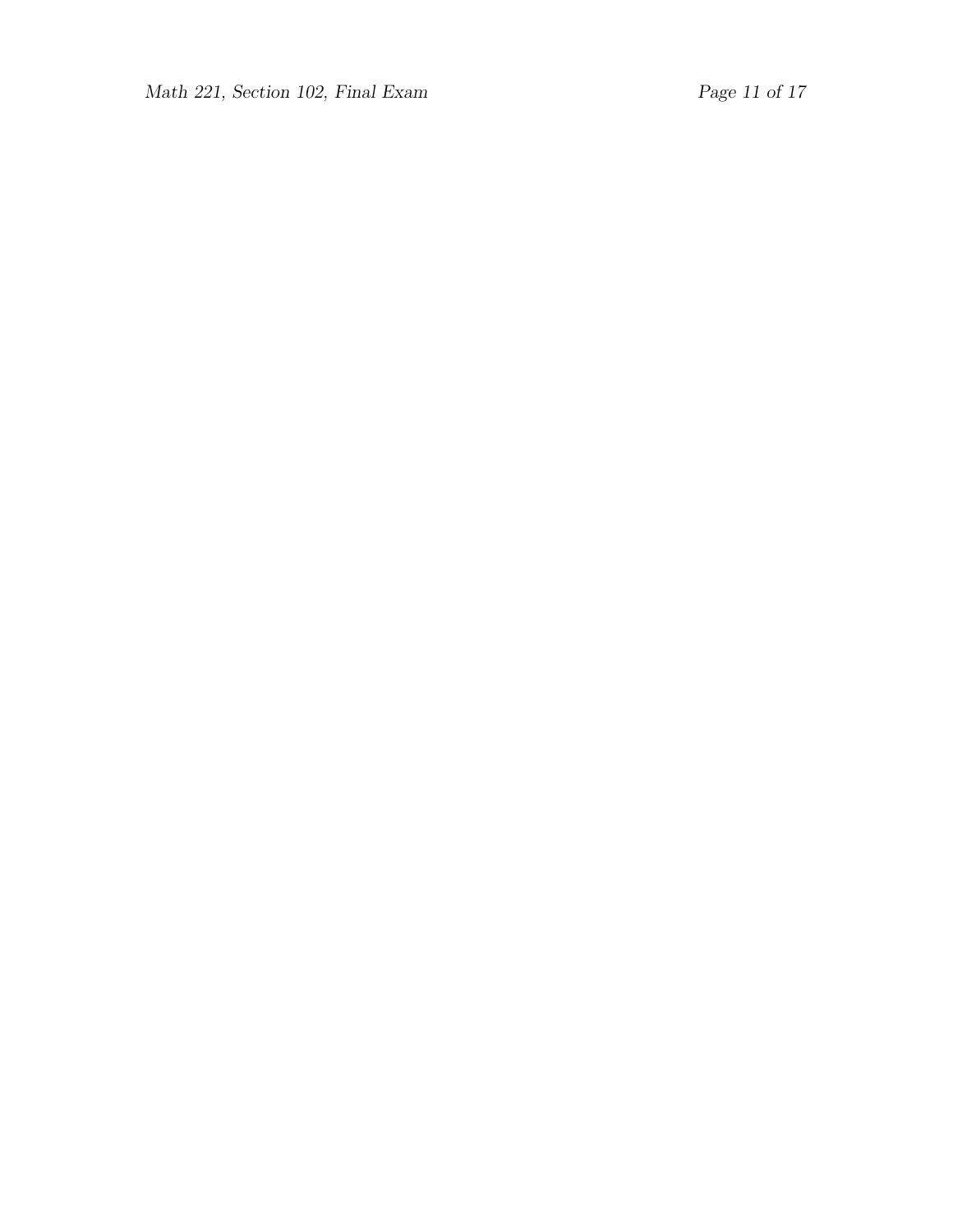## Problem 8. (8 points)

For each of the linear maps  $T : \mathbb{R}^2 \to \mathbb{R}^2$  do the following: find a basis of  $\mathbb{R}^2$ consisting of eigenvectors of  $T$ , or explain why this is not possible.

- (a)  $T : \mathbb{R}^2 \to \mathbb{R}^2$  is given by reflection across the line  $y = \frac{1}{2}x$ .
- (a)  $T : \mathbb{R}^2 \to \mathbb{R}^2$  is given by rotation clockwise 5 degrees.
- (c) the dilation  $T : \mathbb{R}^2 \to \mathbb{R}^2$  given by  $T(\vec{v}) = 5\vec{v}$ , for all  $\vec{v} \in \mathbb{R}^2$ .
- (d) the shear in the y-direction whose matrix is

$$
\begin{pmatrix}\n1 & 0 \\
\frac{2}{3} & 1\n\end{pmatrix}
$$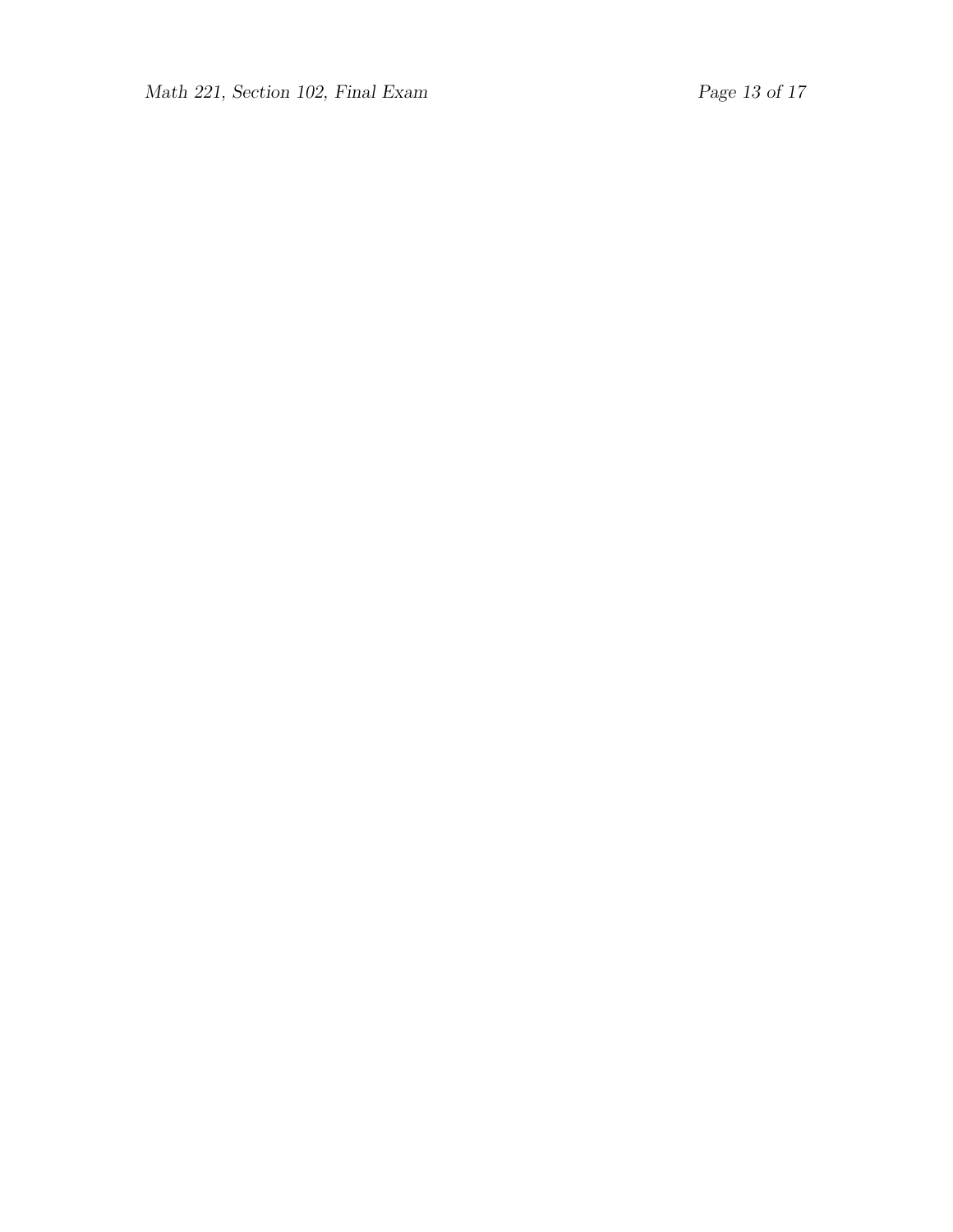#### Problem 9. (8 points)

On a remote planet, moisture is present in clouds, on the continents, and in the seas. Each year 80% of the cloud moisture falls onto the land and 10% falls into the seas. Each year 15% of the land moisture evaporates directly into the clouds and 65% runs into the seas. Each year 70% of the sea moisture evaporates into the clouds.

Assume we know also that the total amount of water or moisture on the planet is 86 trillion litres.

- (a) Write a system of linear equations describing the moisture transfer using the variables  $c, l,$  and  $s$  for water content in clouds, on land, and in the seas, respectively. Find the transition matrix of this dynamical system. (3 points)
- (b) Suppose the planets moisture distribution is in equilibrium. What is the annual precipitation (volume of water falling onto land from the clouds)? (3 points)
- (c) A large meteor falls onto the planet, causing all sea water to evaporate into the clouds. (The impact has no other effect on the moisture distribution, but it does cause mass extinction of aquatic species.) Write down the matrix which represents the change in the state vector  $\begin{pmatrix} c \\ s \end{pmatrix}$  caused by the impact. (2 points)